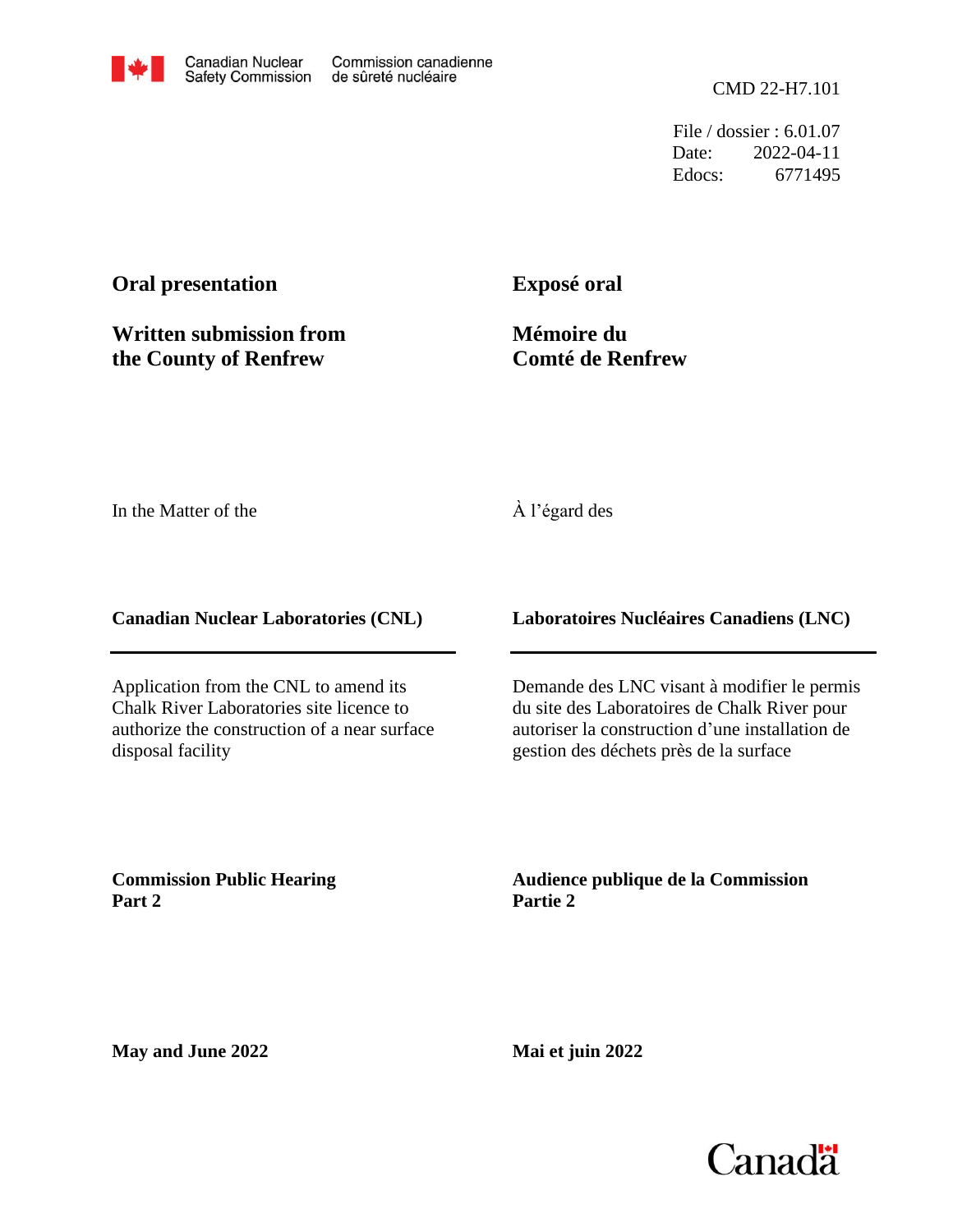Senior Tribunal Officer, Secretariat Canadian Nuclear Safety Commission 280 Slater Street P.O. Box 1046, Station B Ottawa, Ontario K1P 5S9

April 7, 2022

Subject: Canadian Nuclear Laboratories' application to amend its Chalk River Laboratories site licence to authorize the construction of a near surface disposal facility IAA Reference Number: 80122

Dear Secretariat:

#### **The Intervener**

The County of Renfrew is an upper tier municipal government in the Province of Ontario that represents seventeen lower tier municipalities. The Algonquins of Pikwakanagan First Nation and the City of Pembroke are two separate communities geographically located within Renfrew County and we represent a combined population of 107,855. These two communities are not part of this intervention.

The County of Renfrew wishes to intervene in support of the site licence amendment and the inclusion and approval of the construction and operation of a Near Surface Disposal Facility (NSDF) at Chalk River Laboratories.

### **Our Knowledge of Activities at, and Familiarity with, Chalk River Laboratories**

Chalk River Laboratories (CRL) operated by Canadian Nuclear Laboratories (CNL) and owned by the crown corporation Atomic Energy of Canada Ltd. (AECL), is located in Renfrew County. Chalk River Laboratories has operated here since 1945 and has been a large, stable, community-minded major employer throughout that time. CRL is the major employer and economic driver in northern Renfrew County and its' direct economic impact extends to every municipality in the county and beyond to Pontiac County in Quebec and to the City of Ottawa. Its economic impact further extends across Eastern Ontario and Canada.

County of Renfrew County Council recognizes that CRL is the property of the Government of Canada and is the property of and an asset to all the people of Canada.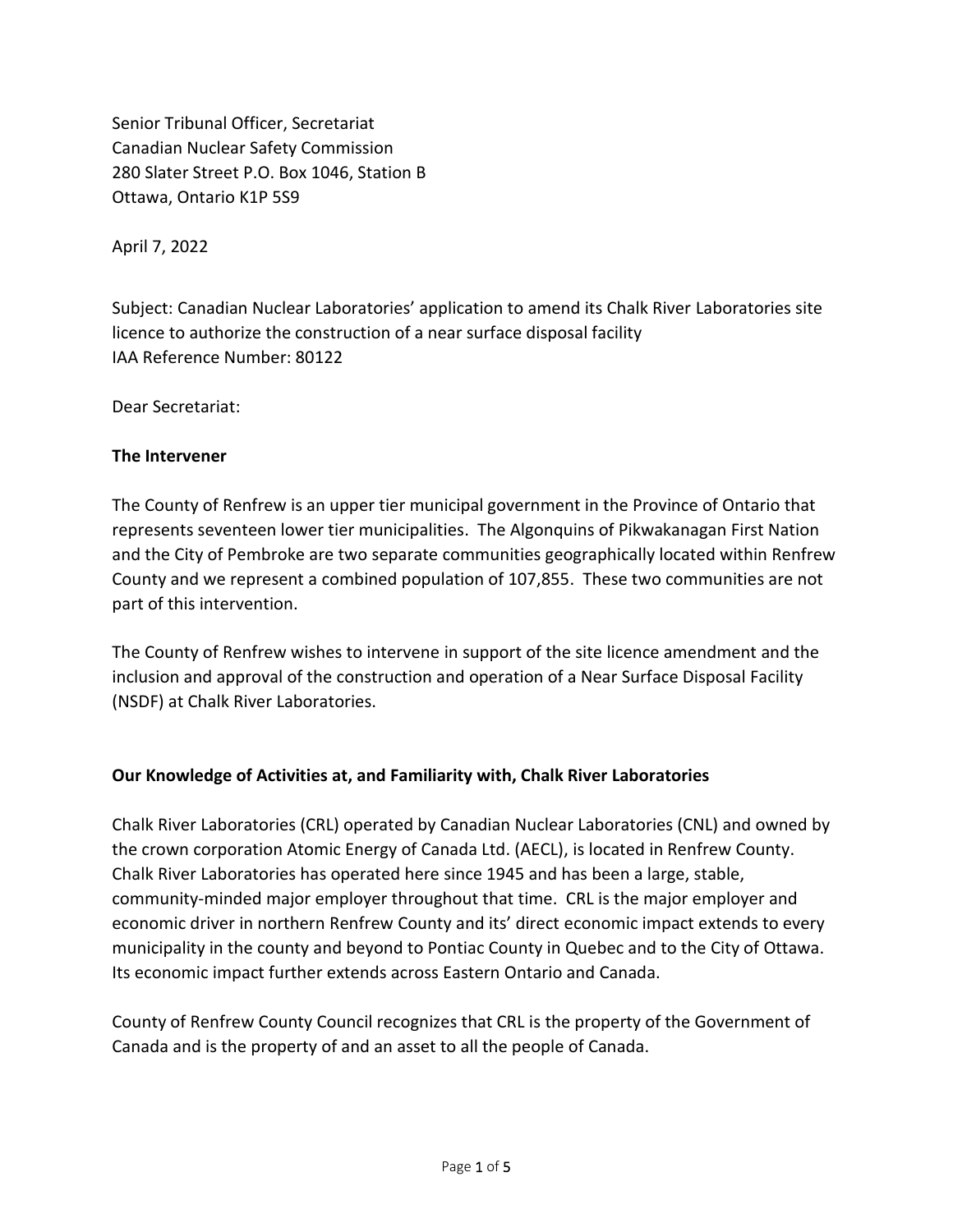Our 2021 Social, Economic and Environmental Impact Analysis of CNL/CRL (Impact Analysis) was conducted to provide our elected leaders of county council, our residents and the business community with a more complete understanding of the operations and economic impact of CRL across Renfrew County. The Impact Analysis also examined the proposed NSDF project and its' specific economic and environmental impacts.

This revealed that CRL provides \$380 million in direct wages and benefits annually to the approximately 2,700 employees who are residents of the county. This personal income of the employees is largely spent on goods, services, home ownership or rental, and municipal taxes in Renfrew County. Presently underway, the 10-year CRL site renewal program is averaging spending of \$120 million annually. This creates an additional 672 person years of employment for mostly local and regional contractors, construction, engineering, and trades workers for the duration of the site renewal project. Normal operations of CRL involve an average spending of \$ 115 million for goods and services. This data demonstrates the vital importance of the continued operation of CRL to the sustainability of our communities, businesses, workforce, schools and public services.

County Council, and all our municipal councils, are invited annually by CNL to tour the CRL facilities to learn of new projects and activities and to assist municipal leaders to become more familiar with the work and operations conducted at CRL. CNL senior leadership annually presents as a delegation to our county council and to our lower tier municipal councils. County council also has a representative on the Chalk River Laboratories' Environmental Stewardship Council.

### **Our Awareness and Knowledge of the Near Surface Disposal Facility (NSDF) Proposal**

County Council has been fully aware of the NSDF project since 2016 when CNL distributed media releases to all our local print, video, e newsletter and radio media outlets. Following the public information sharing, CNL CEO and senior leadership team were a delegation to County Council to present detailed information on the NSDF project and to answer questions directly from county councillors. Since that time, county council has been updated annually on the NSDF project and the many other site renewal, demolition and construction projects at CRL. There were also three site visits and tours of CRL by county and municipal councillors.

County Council understands and recognizes how the NSDF will be constructed and operated. As municipal leaders, we are familiar with landfills, transfer stations and disposal facilities. Managing municipal solid waste effectively is a high priority of municipal leadership. We have an understanding of the types of material that are proposed to be stored in the NSDF and that the facility must be managed for a very long period. We recognize that its' construction, envelope, leachate collection and scrubbing, capping and monitoring is much more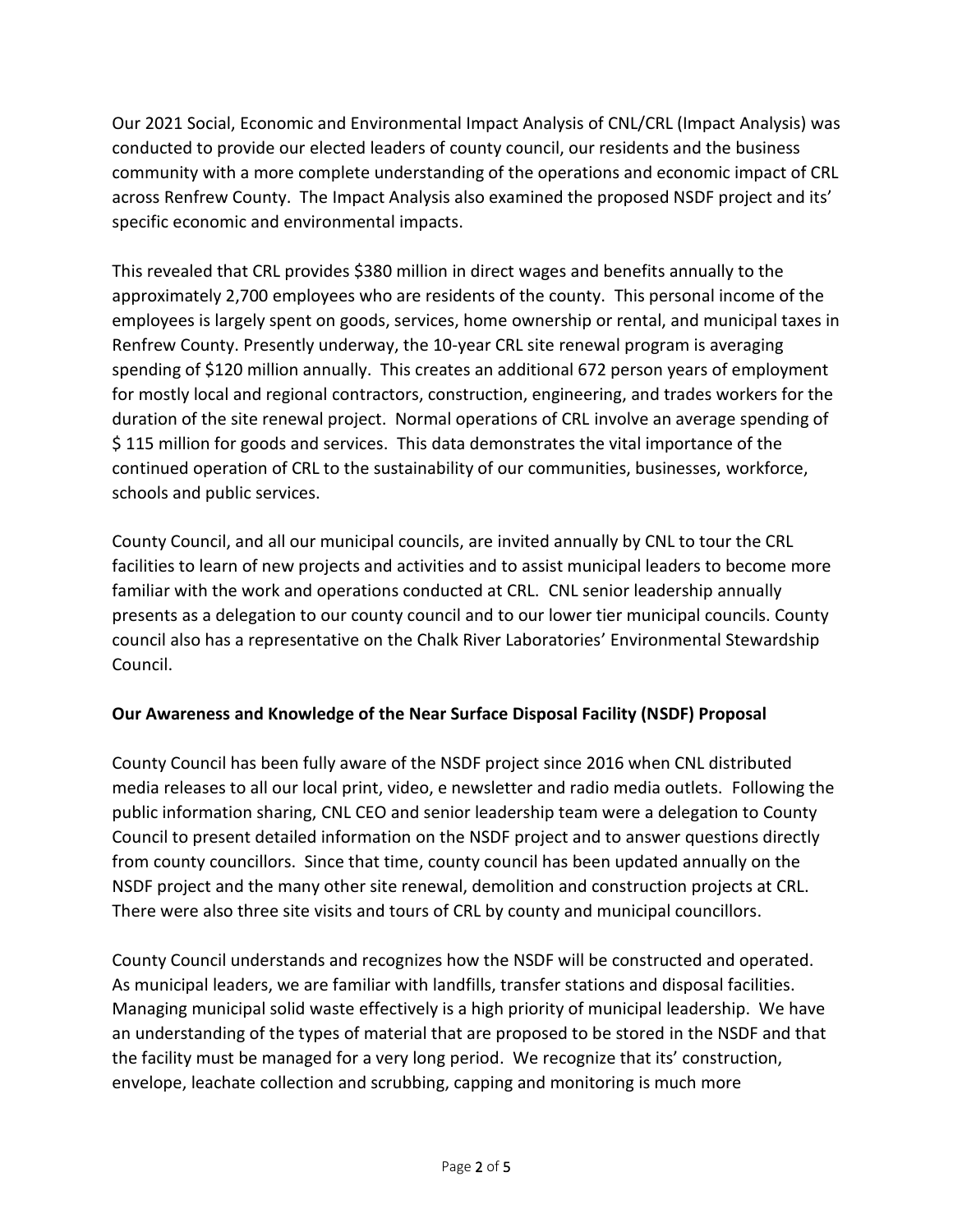sophisticated and robust than that of a municipal landfill, and that the NSDF will be a highly engineered facility designed for a service life measured in centuries.

We have been fully informed by CNL of the need for the NSDF to enable the site renewal projects to proceed. It is the County of Renfrew's interest and that of the Government of Canada to sustain and expand the science mission of CRL so that nuclear science research and development can continue and expand. The forward thinking and proactive renewal of CRL will ensure that world-leading scientific research into advanced materials, hydrogen isotopes, clean energy production, advanced nuclear fuels and production of radioisotopes for human health and cancer therapy will continue in Renfrew County and across Canada.

We fully understand and accept that the NSDF is essential for the future operations of CRL, as it will be the repository for low-level waste resulting from the demolition of over 100 redundant structures at CRL. We also understand that the NSDF will receive low-level waste from hospitals, universities and industrial operations to provide a safe, secure and highly engineered solution to support higher education, the delivery of vital nuclear medicine and cancer therapy treatments and to support business that utilize radioactive materials in their processes and products. An example of that would be a local manufacturer of self-illuminating safety and emergency signage and lighting for aviation, military, mining and building applications worldwide. This company's low-level waste is presently managed at CRL, and the NSDF will enable the continued safe long-term management of that material.

CNL has also informed County Council and the public that construction and demolition materials from Whiteshell Laboratories in Pinawa, Manitoba will be transported to CRL to be deposited in the NSDF. We understand that this material is similar to the construction and demolition waste material resulting from the demolition of low-level contaminated structures at CRL.

County Council full accepts that the NSDF is the appropriate solution for the long-term storage of low-level waste from CRL and across Canada. As elected leaders, we acknowledge that we do not have the scientific expertise or knowledge to come to this conclusion independently. We recognize the expertise of CNL staff and contractors, the testing processes of Queen's University in Kingston, Ontario and the rigorous oversight of the professional staff of Atomic Energy of Canada, Ltd. Finally, we rely on the expertise, experience and due diligence of the professional staff of the Canadian Nuclear Safety Commission and the Commission members.

## **Benefits of the Near Surface Disposal Facility to Renfrew County**

The NSDF will improve the existing environmental conditions at CRL, enabling the clean-up of nuclear legacy contaminated soils and materials, and their safe and appropriate storage and long-term monitoring in a modern containment facility, recognized as an international best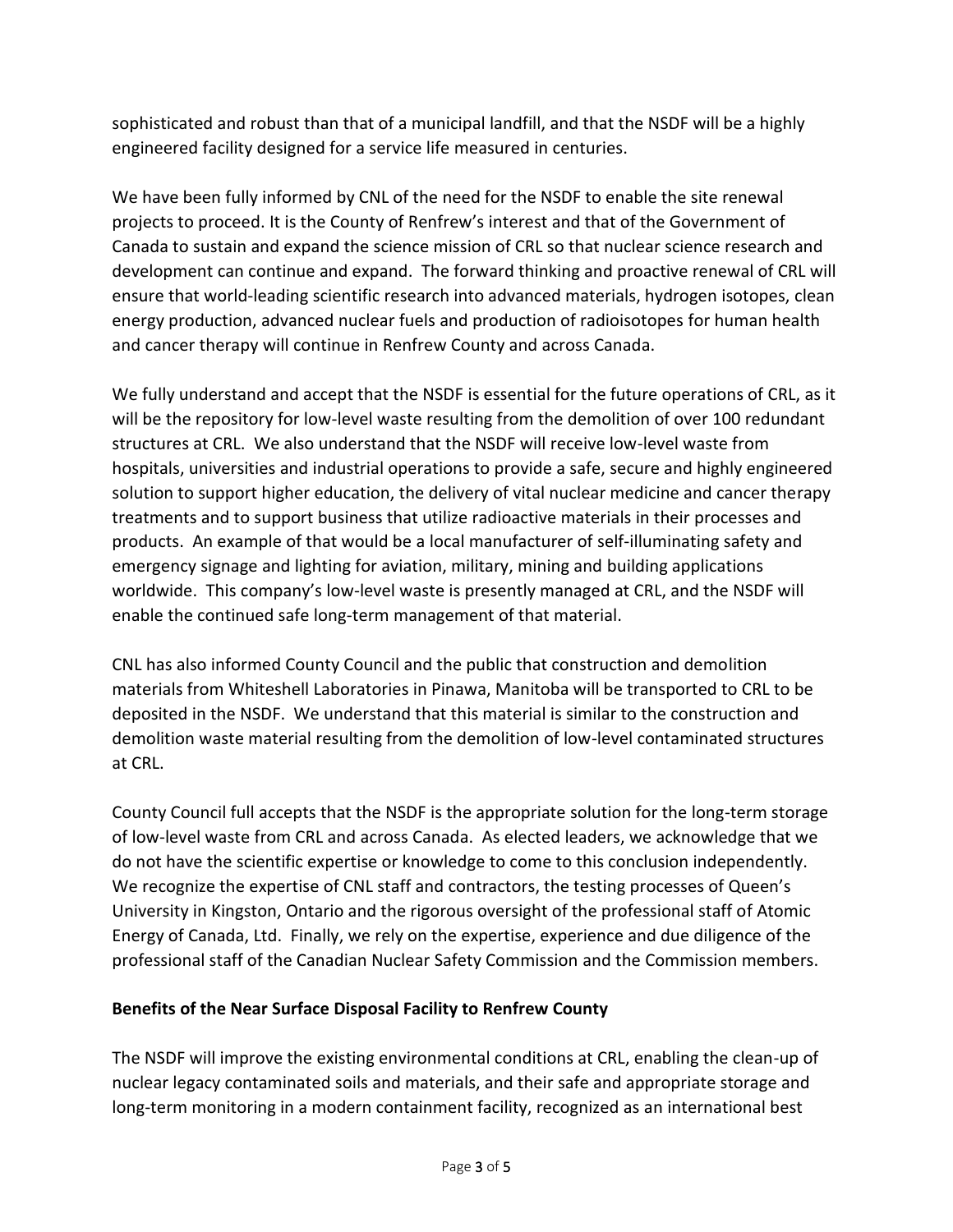practice for management of low-level nuclear waste. CNL has shared with us the history of early radioactive waste disposal practices and it is obvious that the NSDF depository is a far better and more modern solution for these legacy wastes. This is clearly the case for the structure demolition low-level waste stream being generated through the site renewal program.

County Council is aware of the very similar project for low-level radioactive waste management project, being delivered by CNL on behalf of AECL, in Port Hope and Clarington Township, located adjacent to Highway 401.

We are confident that the water of the Ottawa River, and all our waterways and groundwater resources, will be better protected from radioactive contamination over the long-term by the NSDF. We expect our council, future councils and residents of Renfrew County to be regularly and fully informed by CNL, AECL, CNSC and the Government of Canada on the performance and safety of the NSDF over the next three centuries.

County Council accepts that the vast majority (90%) of the low-level waste to be disposed of in this facility will originate on the CRL site. We agree with CNL staff that transporting this material anywhere else for storage would be imprudent, costly and would not offer a better or safer solution than storage, essentially in situ, at CRL. Transporting these materials, even one metre further than required, would be a poor risk management decision. Most importantly, the expertise within the human resources that are and will be present on site at CRL is the most vital component for the long-term safe operations, maintenance and monitoring of the NSDF.

As a nuclear host community, Renfrew County has derived great economic benefit from CNL operations since 1945, and we hope to continue to derive economic benefits far into the future. It is our responsibility, as a willing and informed host community, to take on the role of hosting the long-term storage solution of the bi-products of the world-leading nuclear science that has, and will continue to be, conducted at CRL. We understand and accept the value to Canadian academia, industry and medical institutions the management of their low-level waste materials in this NSDF facility at CRL here in Renfrew County.

The County of Renfrew is strongly committed to building upon the historic relationship that exists between CRL, CNL and AECL, and the county. The NSDF will be a cornerstone for the future of that relationship and to the future of Canada, especially in the areas of Science, Technology, Engineering and Mathematics- the vital STEM streams of education and careers.